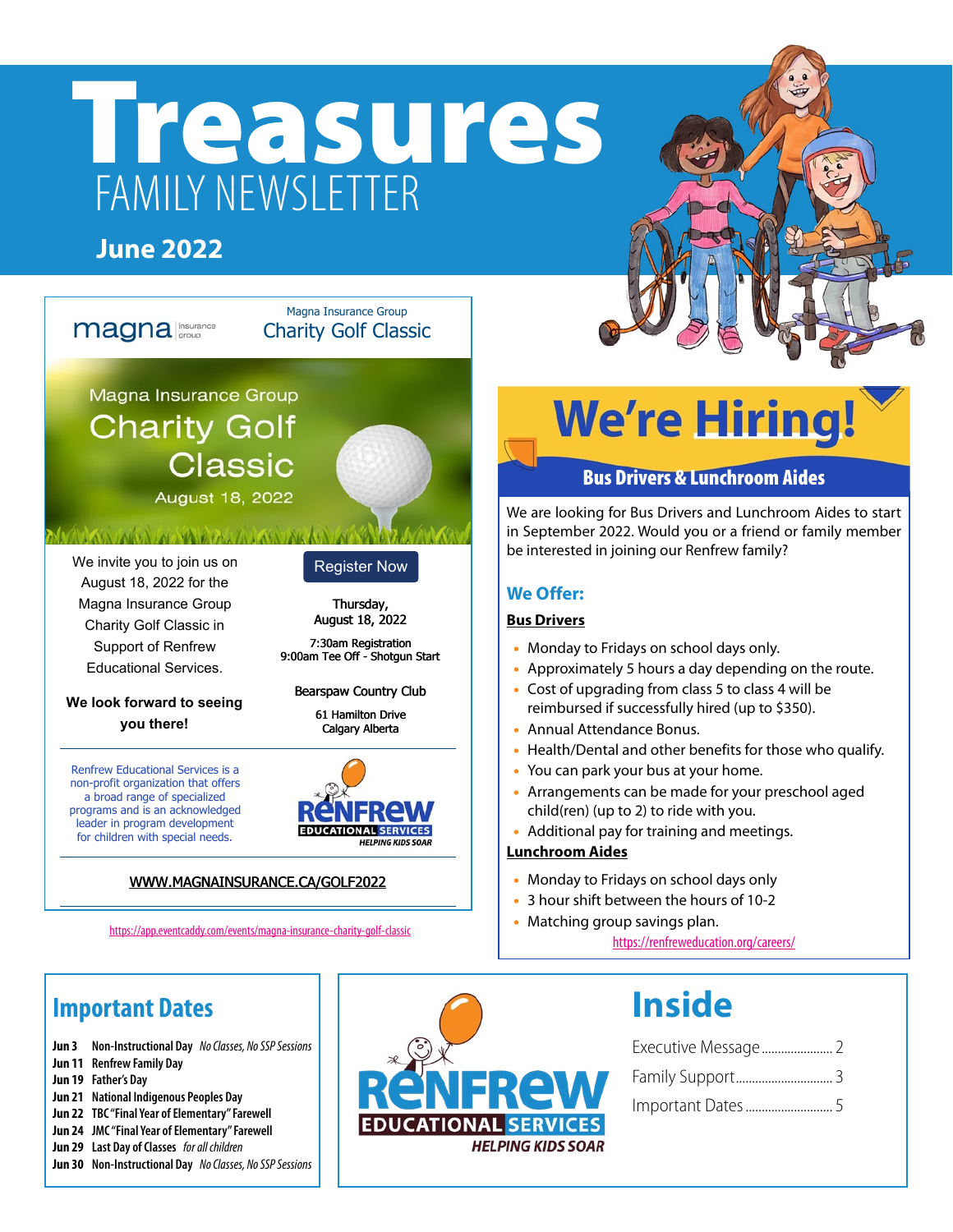# <span id="page-1-0"></span>**Executive Message**

News from the Executive Team

The End of the School Year

As this school year is quickly coming to an end, we want to thank you for your support and patience as we continued to be flexible and adaptable to the many changes as COVID measures eased up over the course of the year. We feel fortunate to have had more opportunities to open our school doors up to visitors. It was wonderful to see families back into the schools as our classrooms celebrated "Come Play with Us" as well as parents supporting the

We are hoping we can expand the number of field trips, special visitors, and

### **Janice McTighe**  Executive Director



**Kim LaCourse** Associate Executive Director



### **Elementary Education JMC & TBC**

volunteers as we look forward to the next school year.

### **Farewell Celebrations**

various classroom field trips.

We are excited to have our families attend our celebrations as we say a fond farewell to our grade 6 students as they move on from Renfrew. Most of the students in these classrooms at the Janice McTighe and the Thomas W. Buchanan Centres have been with Renfrew for 9 years. We wish each student success as they start their new adventures – we will certainly miss them.

### **School Year 2022-2023**

School will start for our preschool children on August 26<sup>th</sup>, 2002, and for our Elementary and Jr. High students on August 30<sup>th</sup>, 2002. Information about staggered entry for our preschool programs will be sent to you over the summer. Our bus drivers will be in contact with all families after August 15<sup>th</sup>, 2022, to confirm pick-up/drop-off times when transportation starts on August 30th, 2022.

### **Renfrew's Social Media**

Over the course of this year, we have worked very hard to increases our followers in both our Instagram and Facebook accounts. Every Monday brings "Meet us Monday" where a child/staff is introduced as well as sharing tips and information on "Therapy Thursday". We have partnered with vendors such as Paul's Pizza, Billy Shoes, and Noto Gelato and will continue to explore other options for collaborations. Please continue to follow us over the summer as we carry-on with our posts.

Remember to also check our website - we will have pertinent information about the beginning of the school year along with our school calendar.

And finally, as the school year comes to an end, we ask that you take a moment and share your thoughts about us by completing a Google review. Simply search for Renfrew Educational Services on Google and look for the "Write a review" button. Please share your happiness with our programs for others who are looking.

### **Thank You**

We wish for you and your family a summer filled with fun and new memories and look forward to seeing many of you next year and for those transitioning on we wish you well in your new adventure. As always, our doors are open! We are available to meet with parents at any time. Please feel free to contact us:

**Nicki Wilson** Associate Executive Director

### **Janice McTighe**

Executive Director **T** 403.219.5388 **F** 403.291.2499 **[janicemctighe@renfreweducation.org](mailto:janicemctighe%40renfreweducation.org?subject=)**

**Kim LaCourse** Associate Executive Director **T** 403.219.5386 **F** 403.291.2499 **[kimlacourse@renfreweducation.org](mailto:kimlacourse%40renfreweducation.org?subject=)**

### **Nicki Wilson**

Associate Executive Director **T** 403.291.5038 ext. 1643 **[nickiwilson@renfreweducation.org](mailto:nickiwilson%40renfreweducation.org?subject=)**

### **Terry Kirkham**

Chief Financial Officer **T** 403.291.5038 ext. 1399 **[terrykirkham@renfreweducation.org](mailto:nickiwilson%40renfreweducation.org?subject=)**

**Warmest Regards,** 

Janice, Kim, Nicki & Terry







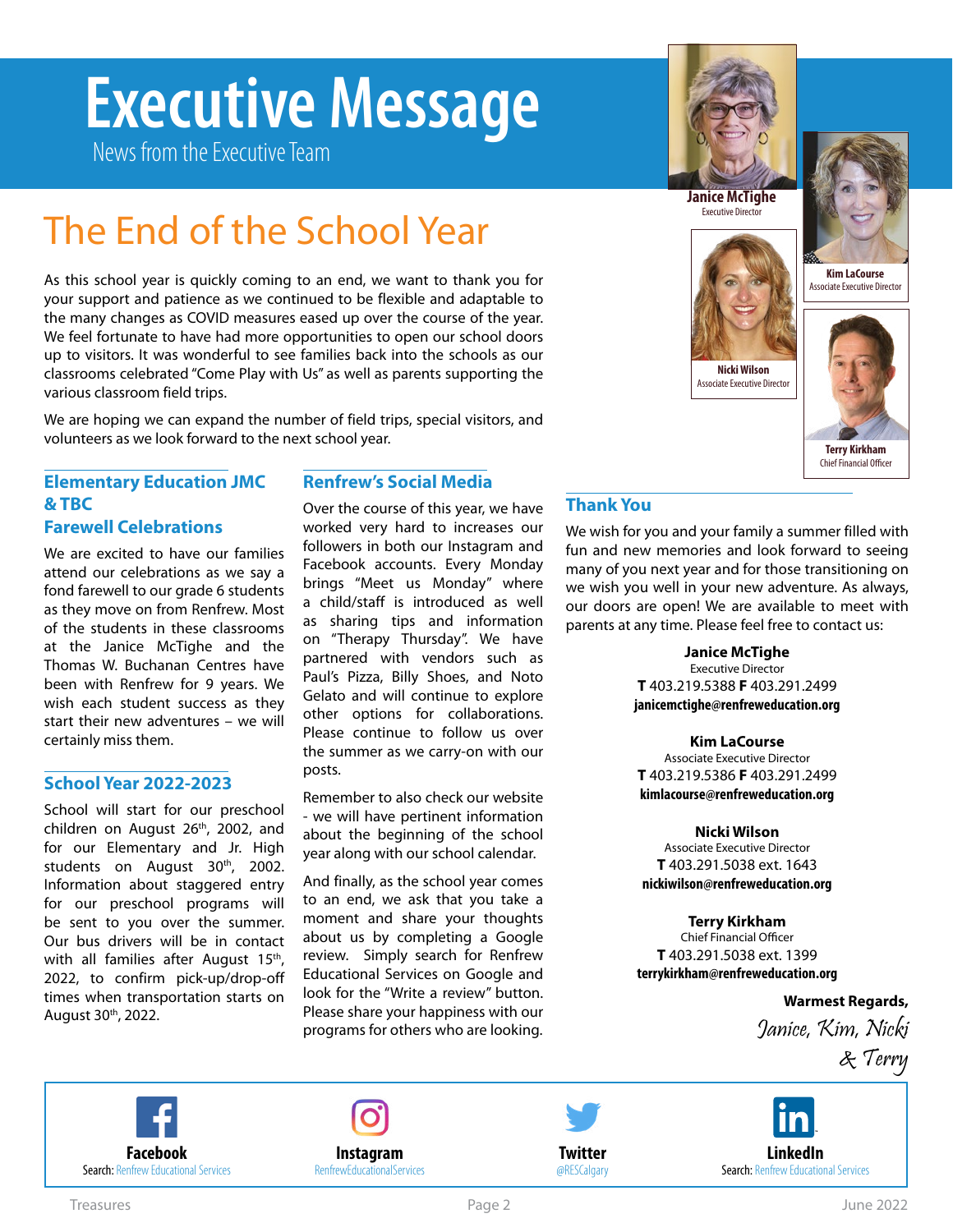# <span id="page-2-0"></span>**Family Support**

### **Year End Survey!**

If you have not yet filled out the Family Support Year End Survey, please take a moment to do this now! Your feedback is so important to us as we plan for future Family Support activities and share information with the agencies that provide funding for our program. Please note that information collected in the surveys is shared with the agencies that provide funding to Renfrew's Family Support program, including The City of Calgary – Family & Community Support Services (FCSS) and the United Way. Thank you!

Click here to do the survey now: [Year End Survey 2022](https://forms.office.com/Pages/ResponsePage.aspx?id=MMZcBOEtC0GjYh2nx3-mMK1xGRdlHVVBkjl7ENRPs7hUOTZUNk1STzVCNVZPOTlJNUM0R0hXV0dDOSQlQCN0PWcu)

### **Summer Programs**

Summer programs can be a great way to keep your child active through the summer months! If you are considering a summer program, here are a few ideas to get you started. Don't forget to check out the City of Calgary's free children's programs this summer!

- City of Calgary Free Programs:
	- *-* <https://www.calgary.ca/csps/cns/children-and-youth/seasonal-programs/park-n-play-and-stay-n-play-programs.html>
- Between Friends Club and Camp Bonaventure
	- *-* <https://betweenfriends.ab.ca/programs/camp-bonaventure/>
- Autism Asperger Friendship Society (AAFS)
	- *-* <https://www.aafscalgary.com/>
- CanLearn Society
	- *-* <https://www.canlearnsociety.ca/>
- Pedalheads
	- *-* <https://www.pedalheads.com/bike/alberta>
- Telus Spark Science Centre
	- *-* <https://www.sparkscience.ca/for-kids/camps>
- Calgary Zoo
	- *-* <https://www.calgaryzoo.com/programs/summer-camps>
- Pathways Kids Summer Camps
	- *-* <https://pathwayspediatrics.ca/speech-therapy-summer-camps/#0>

For a complete listing of summer camps, check out Calgary's Child at [https://www.](https://www.calgaryschild.com) [calgaryschild.com](https://www.calgaryschild.com)./resources/summer-camp-program-guide or the Children's Link Society at <https://childrenslink.ca/>.

### **The Calgary Adapted Hub**

The Calgary Adapted Hub can provide personalized support as you look for accessible sport and recreation programs for your child with special needs. Click here to learn more:

<https://www.calgaryadaptedhub.com/personalized-services>

### The Family Support Team

The Family Support team is available if you have questions, need resources, are looking for ways to increase your social connections or if you would just like to talk.

### **Renfrew Schools**



**Cory Francis** Family Support Worker *Team Lead*

*Janice McTighe Centre* 403.291.5038 ext. 1351 [cfrancis@renfreweducation.org](mailto:cfrancis@renfreweducation.org)



*Child Development Centre* 403.291.5038 ext. 1244 irandall@renfreweducation.org

Family Support Worker *Bowness Centre* 403.291.5038 ext. 1811 [slivingstone@renfreweducation.org](mailto:slivingstone@renfreweducation.org)

**Sarah Livingstone**



Family Support Worker *Thomas W. Buchanan Centre* 403.291.5038 ext. 1606 [jharry@renfreweducation.org](mailto:jharry@renfreweducation.org)



#### **Karen Beekhuizen** Family Support Funding Manager

*Child Development Centre* 403.291.5038 ext. 1243 kbeekhuizen[@renfreweducation.org](mailto:jharry@renfreweducation.org)

### **First Nations**



**Jill Randall** Family Support Worker *Bighorn* 403.721.2262 [jrandall@renfreweducation.org](mailto:jrandall@renfreweducation.org)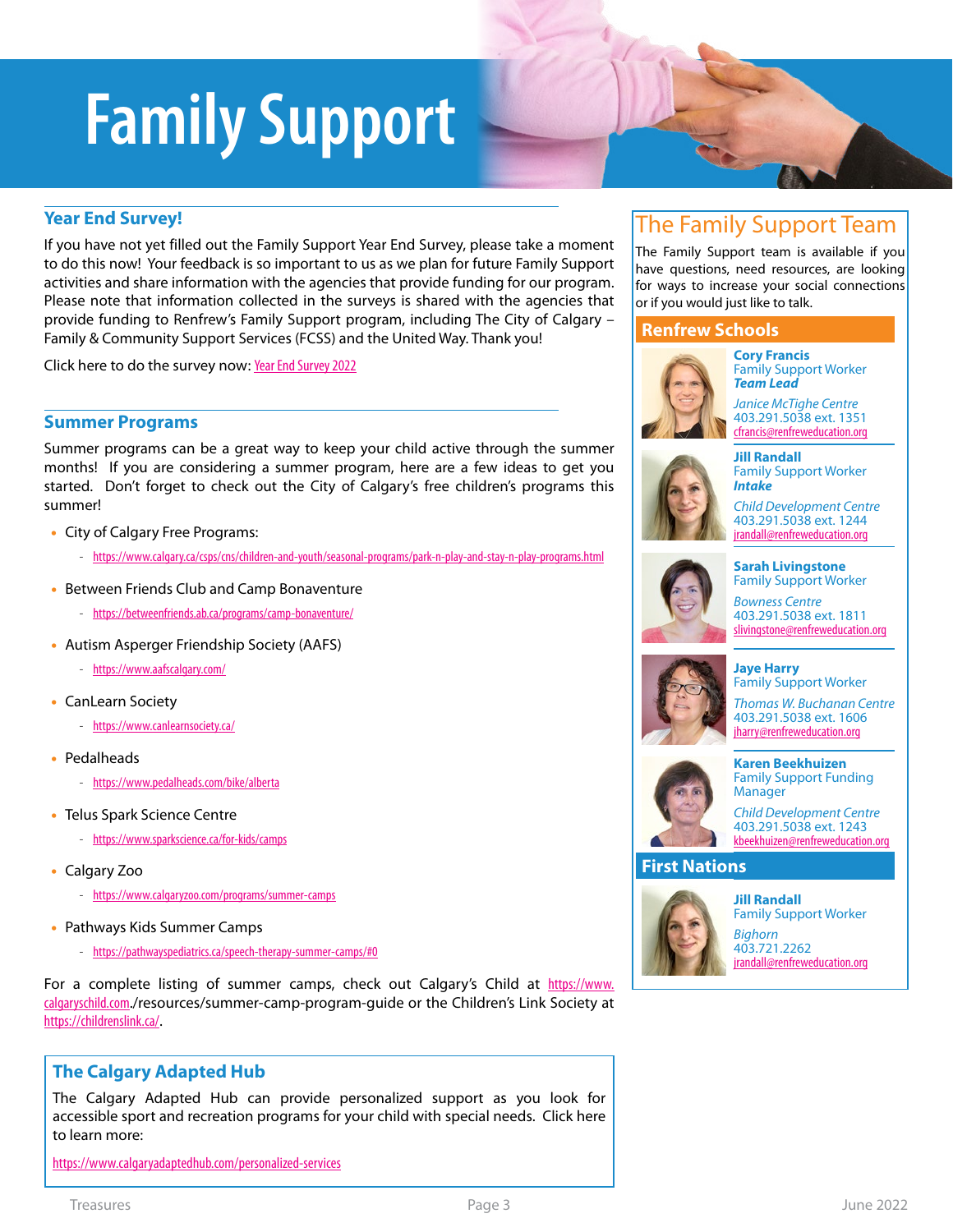

### **Tuesday June 14, 2022** 1:30 - 3:00pm

*Inglewood Bird Sanctuary at 2425 9 Avenue SE* 

### **Inglewood Bird Sanctuary**

Join us for a leisurely walk at the Inglewood Bird Sanctuary! We'll meet outside the Nature Centre and then explore this beautiful natural area beside the Bow River. Bring binoculars (if you have them) and dress for the weather. This event will run, rain or shine. This is a great opportunity to meet other Renfrew parents and guardians as we wrap up the school year!



**Please register by June 10, 2022** by emailing Cory Francis at coryfranci[s@renfreweducation.org](mailto:SarahLivingstone%40renfreweducation.org?subject=Treehouse%20-%20May%2026%2C%202022)

When registering for this event, it is important to include the following information:

- *• Your name and the name of your Renfrew child*
- *• The Renfrew location that your child attends*
- *• How many people are attending this event*

### **Access 2 Card**

Children and adults with disabilities may be eligible for an Access 2 Card. Please see below for a description from the Easter Seals website. Your Renfrew Family Support Worker can help you apply for this card if you are interested!

*"The award-winning Access 2 Program is a collaborative partnership between Easter Seals and over 500 movie theatres, cultural attractions, entertainment venues, and recreation facilities across Canada. Designed for people of all ages who have a permanent disability and require the assistance of a support person, the goal of the Access 2 Program is to improve social inclusion and provide access to entertainment, cultural and recreation opportunities and experiences without any added financial burden. When an Access 2 cardholder (the individual with the permanent disability) presents their valid Access 2 Card at any participating venue partner, their support person receives free admission; the cardholder pays regular admission".*

<https://easterseals.ca/en/access-2-card-program/>

### **News from Calgary Public Library <b>[www.calgarylibrary.ca](https://calgarylibrary.ca/)**

#### **Ultimate Summer Challenge is Here!**

This year the whole family  $-$  kids, teens, and adults — can use their X-ray vision and be on the lookout for fun challenges to complete, win cool prizes, and see who the ultimate reading superhero is this summer, no capes necessary.

Find out more at [calgarylibrary.ca/summer](http://calgarylibrary.ca/summer)



**June is National Indigenous History Month**

Join the Library for free National Indigenous History Month events throughout the month of June. There will be lots of family-friendly opportunities to learn about Indigenous history and celebrate Indigenous cultures, including a mini powwow at the opening ceremonies on June 4 at Memorial Park Library, Indigenous Storytimes throughout the month, and more. [https://calgarylibrary.ca/](https://calgarylibrary.ca/connect/indigenous-services/) [connect/indigenous-services/](https://calgarylibrary.ca/connect/indigenous-services/)

See all programs and events at [https://](https://calgarylibrary.ca/events-and-programs/programs/) [calgarylibrary.ca/events-and-programs/programs/](https://calgarylibrary.ca/events-and-programs/programs/)

#### **Drop-in for fun at the Library**

Couldn't register in a program? No problem! The Library has lots of fun drop-in programs for kids and families to enjoy when you visit a location. Go on a Math Quest, learn a new rhyme in a Family Storytime, or go to a Young Readers Live Public Reading and hear the next generation read award-winning stories written by Indigenous authors.

Find program dates and times at [calgarylibrary.](http://calgarylibrary.ca/programs) [ca/programs](http://calgarylibrary.ca/programs)

### **Get out and get into the Library**

A free membership at the Library gives you so much more than just books. Access fun and informative programs for the whole family, digital resources like movie and music streaming apps and tutoring help, educational toys and learning spaces in locations, and so much more — all for free.

Find out more at [calgarylibrary.ca/join](http://calgarylibrary.ca/join)

### **Find your next great read with Beanstack**

In a reading slump? Beanstack offers personalized book recommendations sent to your inbox weekly and helps you keep track of your to-be-read list.

Check it out at [calgarylibrary.ca/beanstack](http://calgarylibrary.ca/beanstack)